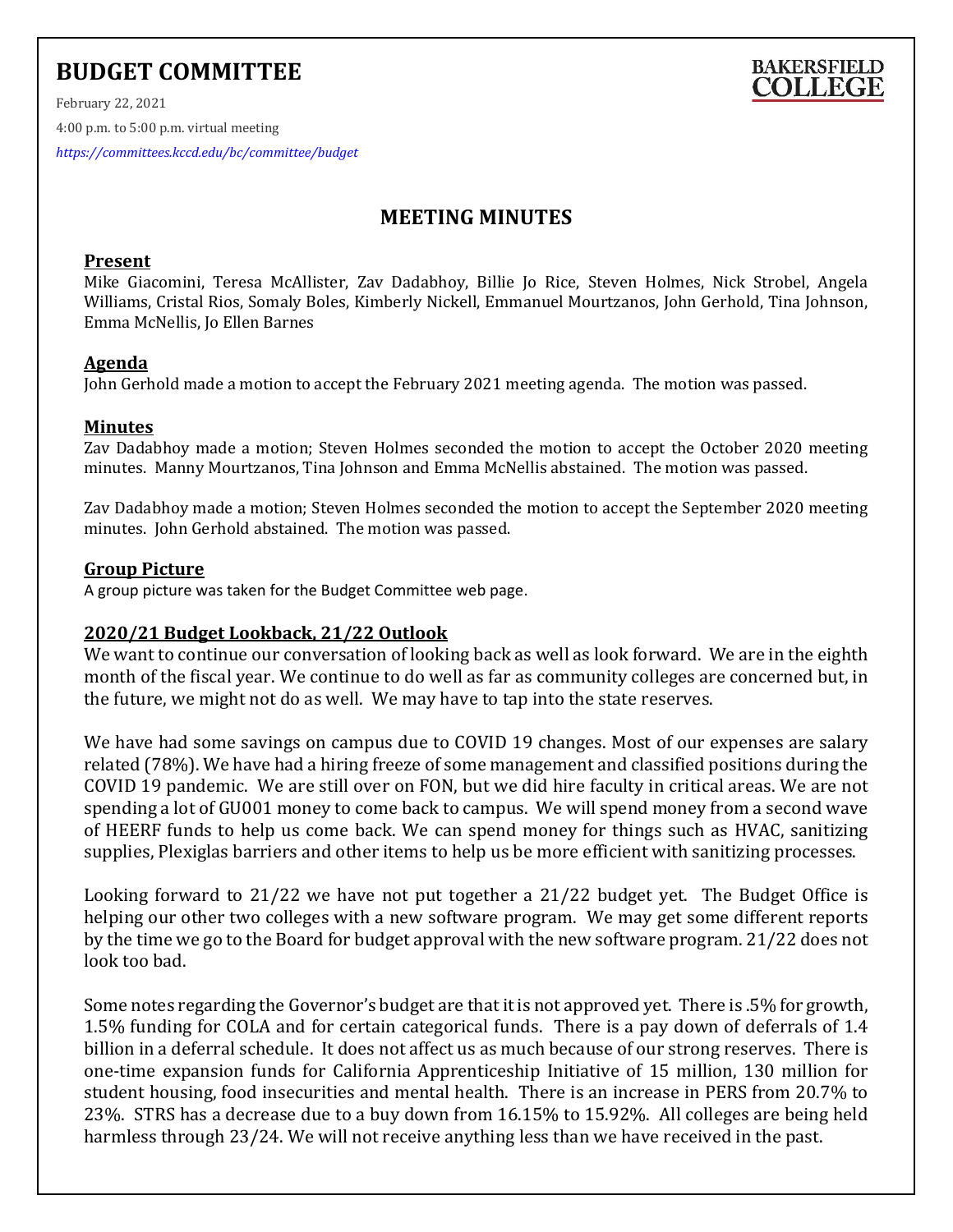Deferred maintenance was reduced for this year which is a problem because we have a campus that is older and needs care so we can continue offering a great educational environment. Additionally, there is 250 million for emergency student assistance grants and one time 20 million retention plans for student enrollment. The Governor's outlook is positive for the upcoming year. He has put more funds in community colleges than he has in the past. The governor wants to have more graduates in California. At this point, we are waiting to see the May revised budget and what it looks like.

We are working to come back from the pandemic and come back on campus. Enrollments have decreased due, in part, to classes being online. We are going to open BCSW. We are taking possession of BCSW in June. At that point there is work we will complete and we hope to open in the fall semester all to students. Construction projects are coming through such as the Science and Engineering building which will offer more lab classes for students. A farther outlook includes Arvin will be up and Delano Resource Center serving the northern most area of our district. Much depends on if the state will support us and right now that looks like it is happening.

Discussion on State Chancellor's Office SCFF calculations that most colleges are going to do better than hold harmless and only seven districts will be held harmless. It showed that KCCD is coming in with substantial surplus. We need to distribute the one-time funds. Mike is waiting to see the R1 and the numbers are adjusted. It is noticeable that only seven districts will be held harmless when, previously, over half the districts were in that category. We need to watch when money will come in because last summer we received over 12 million. Bargaining agents are on hold because they were told there was going to be an economic downturn. The challenge is if only seven districts are held harmless it could mean that our District will get less money.

We are doing well in many areas such as with having more students qualify for the SCFF rate, student completions and outcomes and identifying BOG students. We will find out more when we receive R1 for 19/20 & P2 information which is expected at the end of this month.

Discussion regarding if BC prepared a 15% reduced budget for the District. Mike discussed that we did it collectively as a district. We took into consideration the uncertainty when we finalized our budgets. We budgeted lower than what we were guaranteed which took about 5% of that 15%. There was some other methodologies incorporated should we need it such as pause on raises and the potential for early retirement which would save in future years.

# **FON**

1.5 years ago, new information came out with a new FON number which was high. We hired above the FON to stay in compliance. By the time we hired, we had received a new FON number that was lower. Our plan was that we would adjust through normal attrition and retirements with replacing certain faculty that have high student enrollment or if we do not have enough faculty in certain areas. We are still twenty over based on KCCD Faculty Obligation Number Analysis dated 11/4/2020. The Recruitment portion is also over. There are some anticipated separations. We received information from Human Resources that our numbers are steady. We have not received notice of as many faculty retirements which may be due to pending early retirements that may be offered. The best way to close the gap is with higher enrollment.

# **Standing Item: District Budget Committee Report**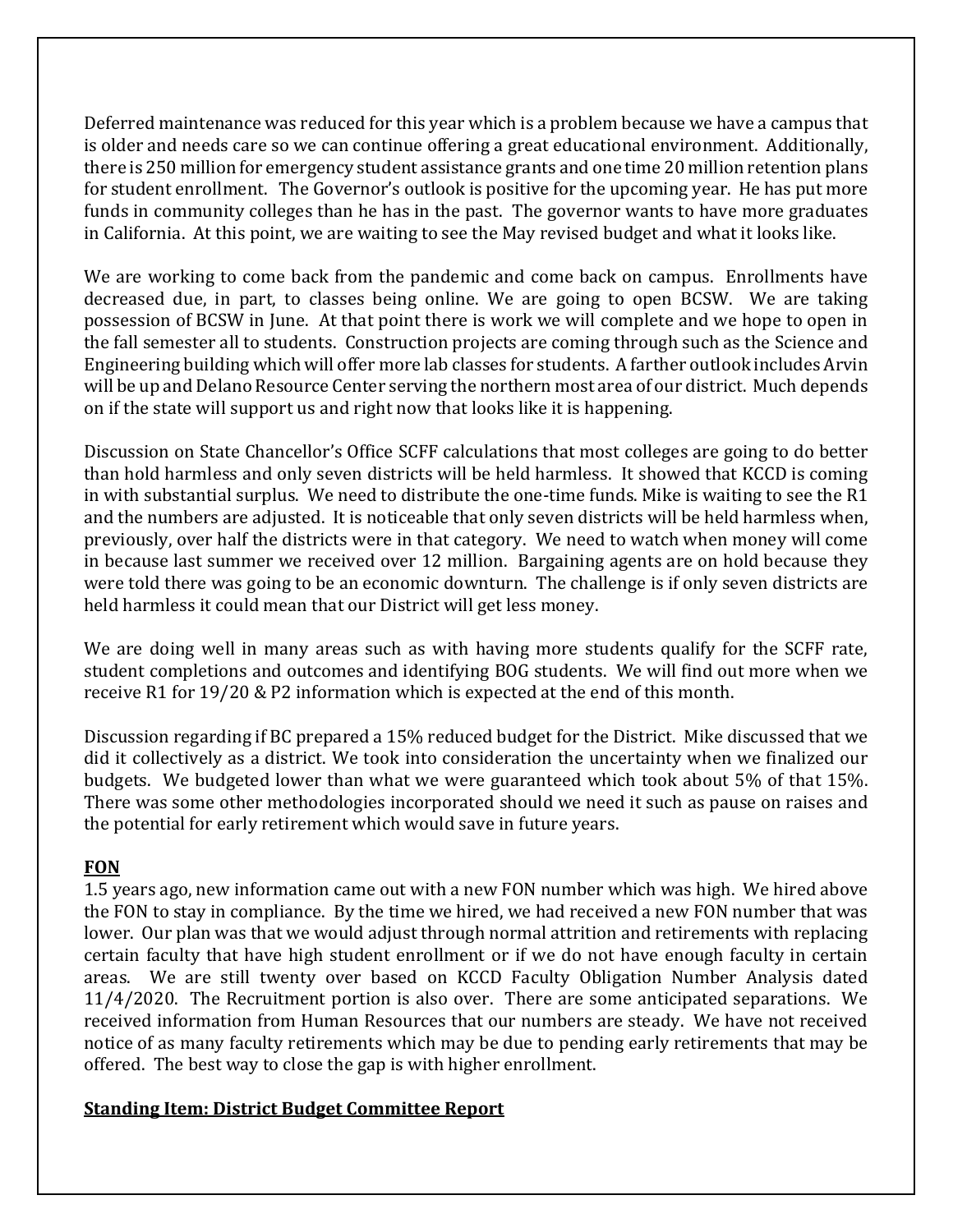We will meet this Thursday 3/25/21. There is not a lot going on right now.

It appears that after sixteen months, the Cambria West consultant is creating a model instead of the group doing it because we were not making progress. He has multi-college district experience. He's helping us by developing basic procedures in developing reserves and new BAM. The district Budget Committee has three sub-groups looking at various components for a funding formula. Nick's group was looking at different ways other than the Student Centered Funding Formula such as the Weill Center, Forestry reserves, Pot Ash reserves and other revenue items. Another sub-group was looking at how to allocate, when to allocate, the processes of allocating reserves when they go over. We have a floor of 15% for the District and the College has 5%. Current Board policy states when reserves ceiling of 20% "should" - the language says "should"; it does not say "shall". The District has a lot of flexibility. The reserves have been above 20% and there has been talk.

The consultant may be bringing in a model similar to the SCFF formula model. We were identifying non SCFF revenues and where they would sit. What we should divide out is a district office expense and district wide expenses. The larger picture is how to fund the reserve. Most of the colleges have consensus that the money hit the colleges before it goes to the District, so the colleges get their fair share of what is earned. In general, there is a conservative view on how to handle financial decisions. By having the money go to colleges first, it improves the transparency of the process. Steven is the only one who has done the historical work tracking how much money of the reserves belongs to BC and we need a more open process. It is a slow process.

Currently, the members of the District Wide Budget Committee include Billie Jo Rice, Mike Giacomini, Zav Dadabhoy, Tina Johnson, Angela Williams, Nick Strobel and Steven Holmes.

## **Cost per FTES efficiency metric**

A look at the cost per FTES metric is that we are doing well across the state.

## **ROI – Return of Investments**

The return on investments is how we look at the future. We are investing money that will generate and increase FTES. We are not spending money just to spend money. We want something longer lasting like Wi-Fi for students, parking lots, green spaces and long-term investments into infrastructure such as HVAC.

#### **Fiscal Resilience**

We continue to look and building a model that is resilient to turns such as a down turn in the economy and enrollment trends. We are doing a good job and can always get stronger. We are looking at ways to mitigate future expenses such as solar projects.

#### **How Reserves are Generated**

How reserves are generated were discussed earlier in this meeting. It is still sitting in the District Budget Committee for another referral of how to do it and then the Board's Finance Committee will review the findings.

#### **Revenue Generation**

Looking at other ways to generate revenue. Once we get going again, we will look at opportunities such as opening up a campus at Arvin. We have over 30 acres there and we might be able to lease some space out.

There was discussion regarding if we should hire our own consultant. It could be in the college's best interest to have someone track historical information. It was reiterated that if we create a process that is